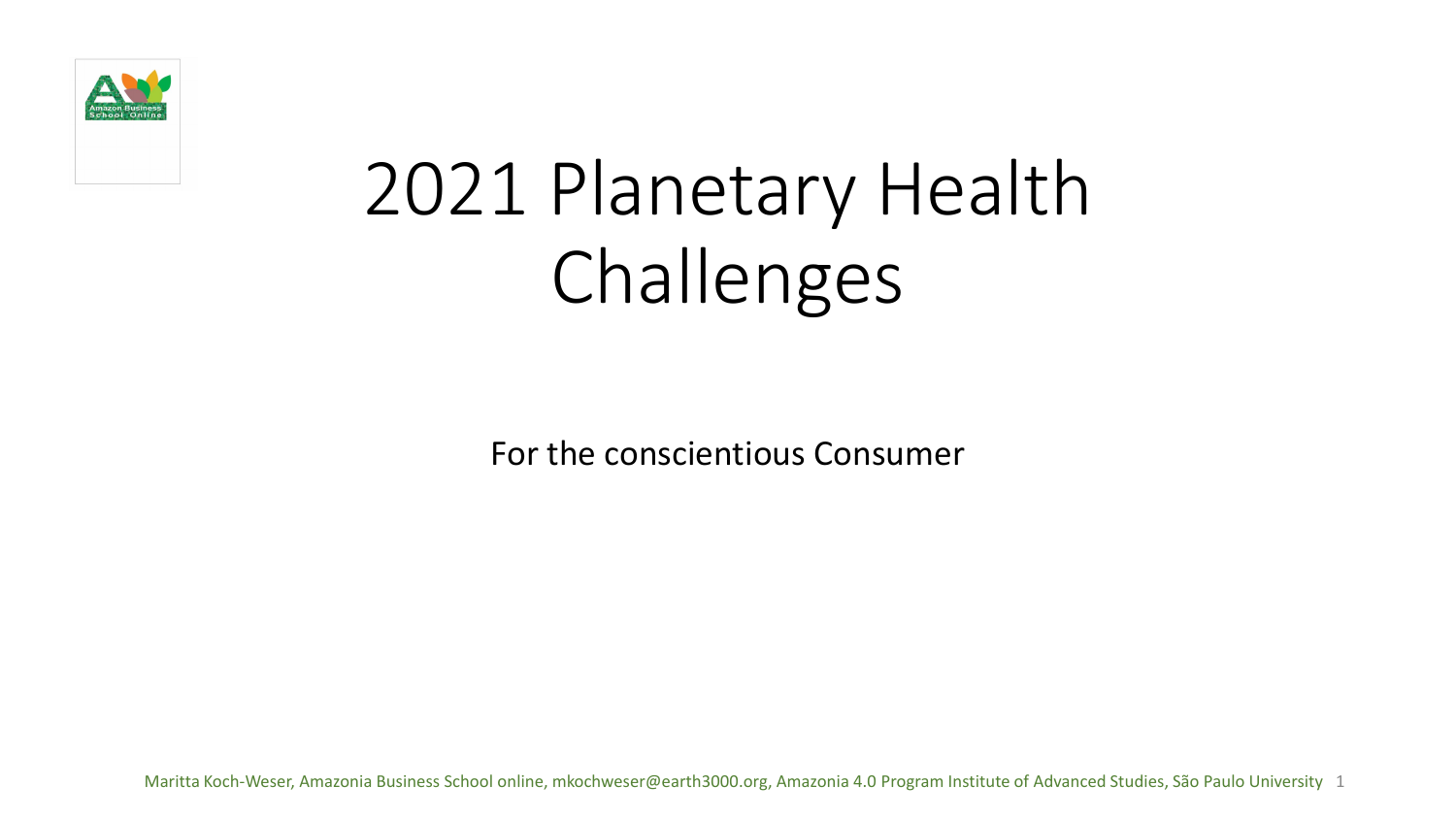

### We are on a perilous path reducing the very base of life

### We can make a smaller footprint happen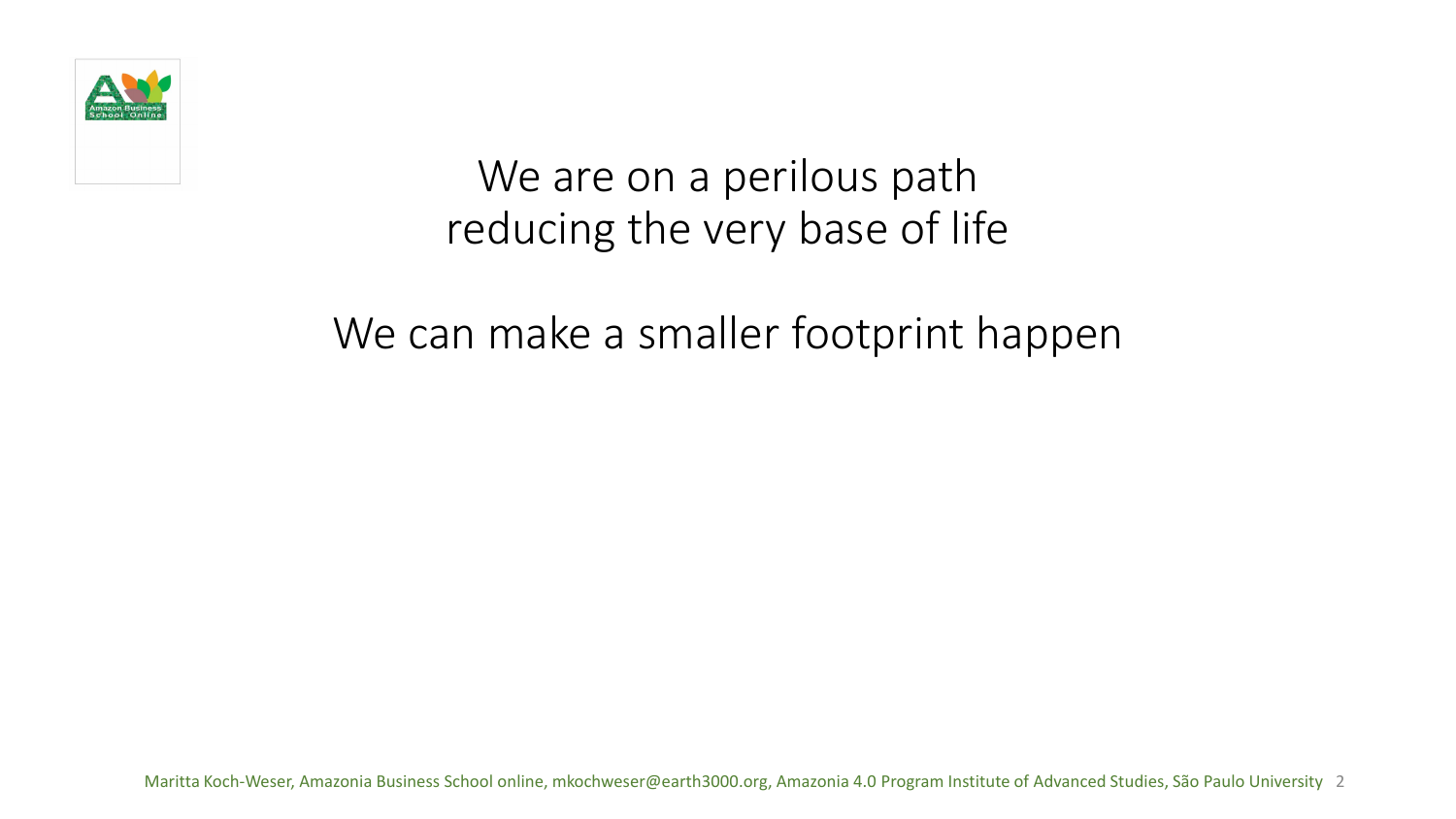

### So many things to consider

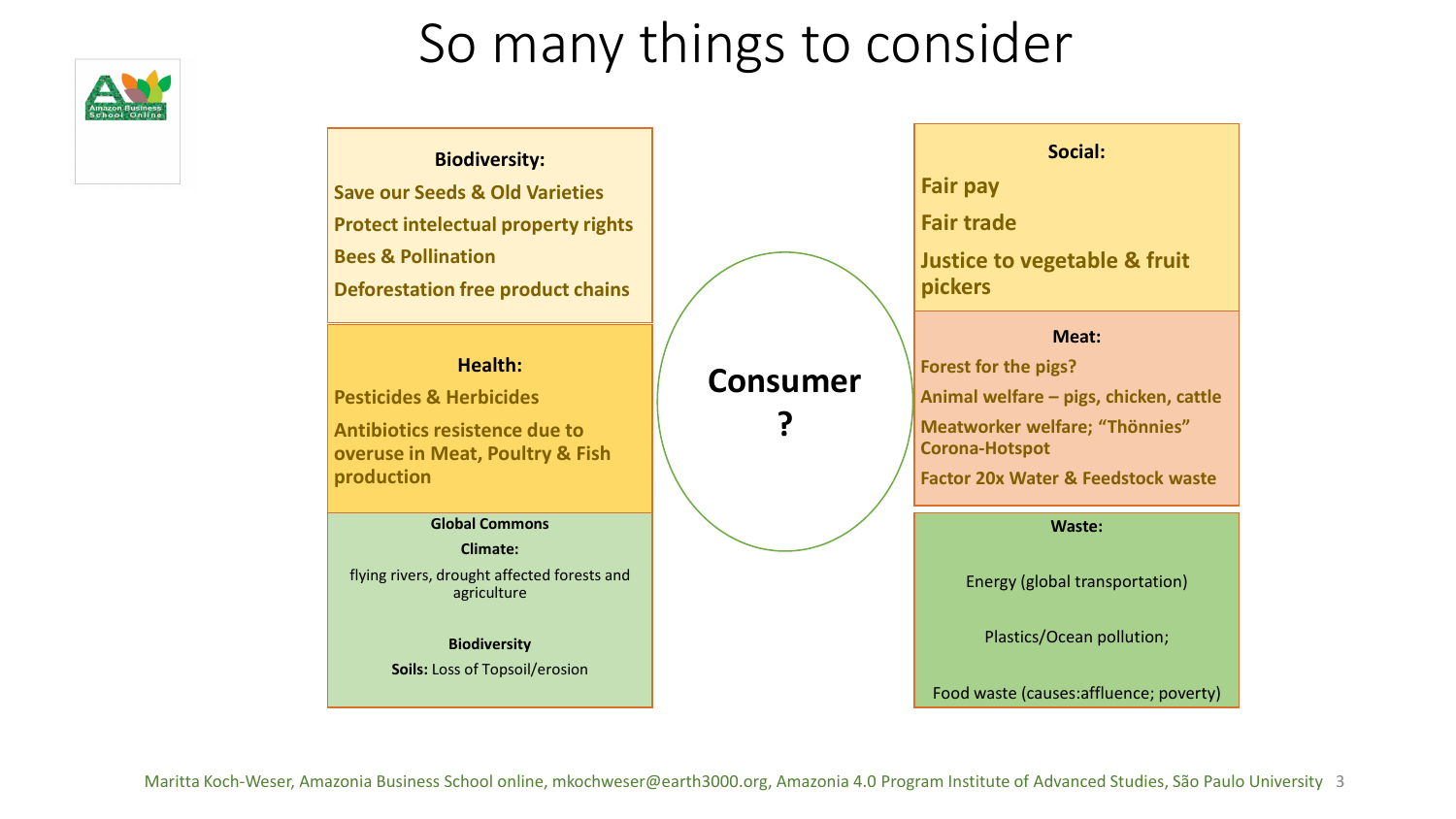

### **Save our seeds & "old" varieties**

- Research & support indigenous knowledge from Mexico to Amazonia
- Protect intelectual Property
- supporte small & medium farmer "bio" credit lines

### **Bees & pollination**

Provide living spaces intermittent with agriculture

### **Deforestation free product chains:**

Electronic tracking: from field all along the value chain to market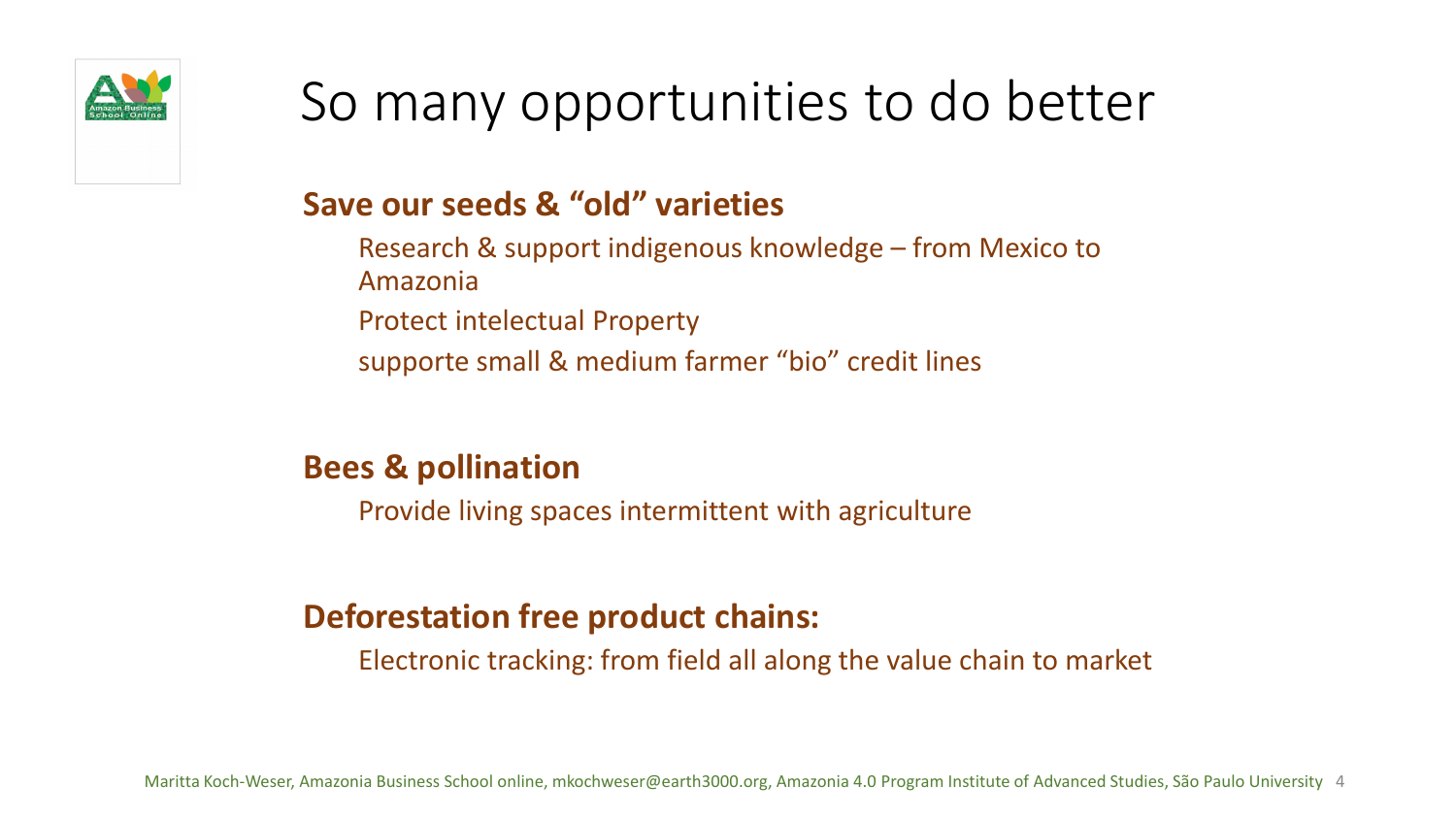

### **Social: Fair pay – Fair trade**

*Labels – hopefully honest:*  Fair trade coffee, PeruPuro chocolate Justice to vegetable & fruit pickers (needs a much harder look)

### **Health**

*some labels, but needing far more attention* Pesticides & Herbicides – a danger for producers & consumers

#### **Avoid Lasting damage to Society at large**:

Hormone use; Antibiotics overuse in Meat, Poultry & Fish production, residues in drinking water; long lasting pollution by pesticides & herbicides, and mining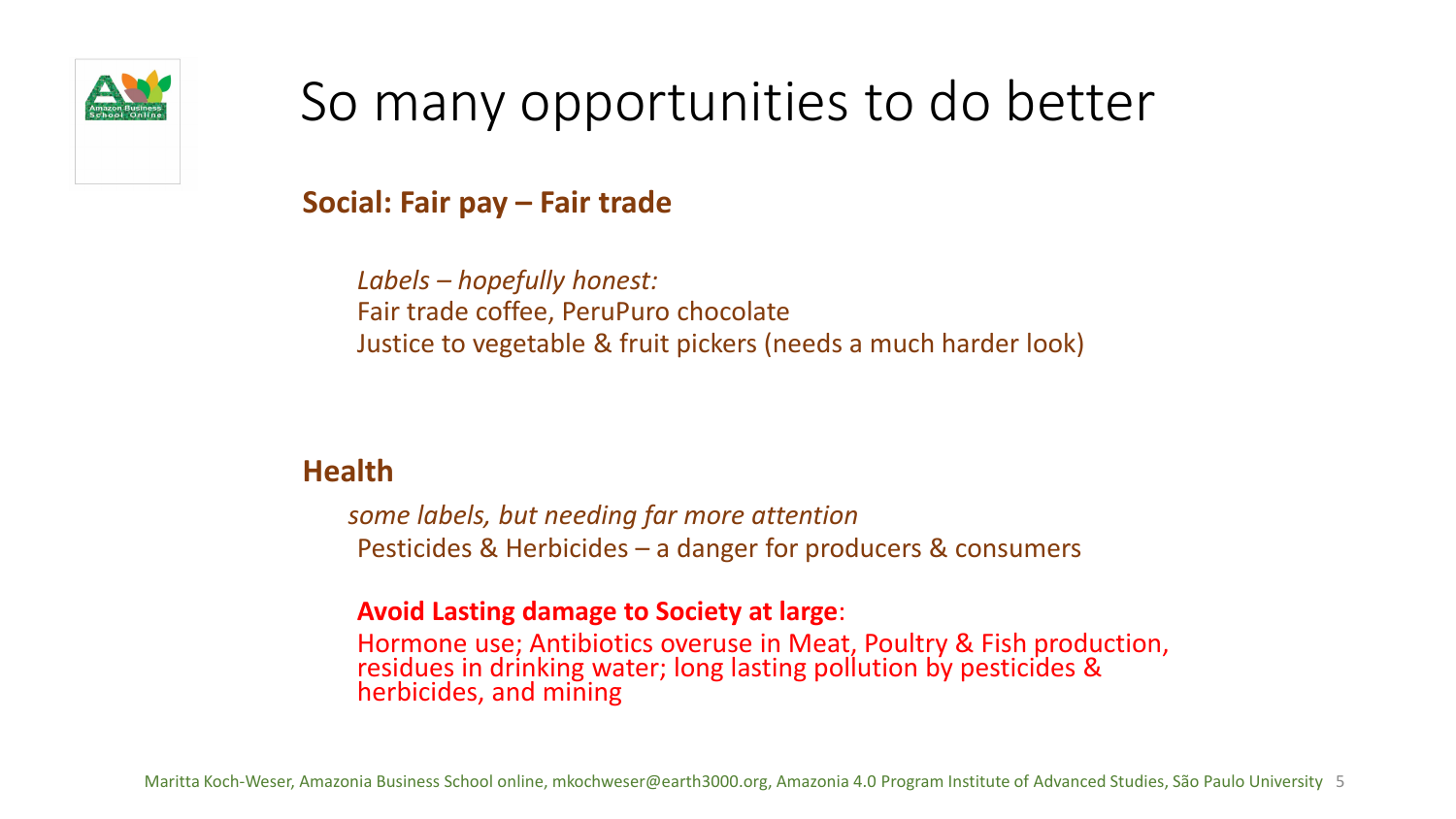

### MEAT

- Forest for the pigs?
- Animal welfare pigs, chicken, cattle
- Meatworker welfare "Thönnies" a Corona-Hotspot
- Water & Feedstock wasting Meat production (Factor 20x)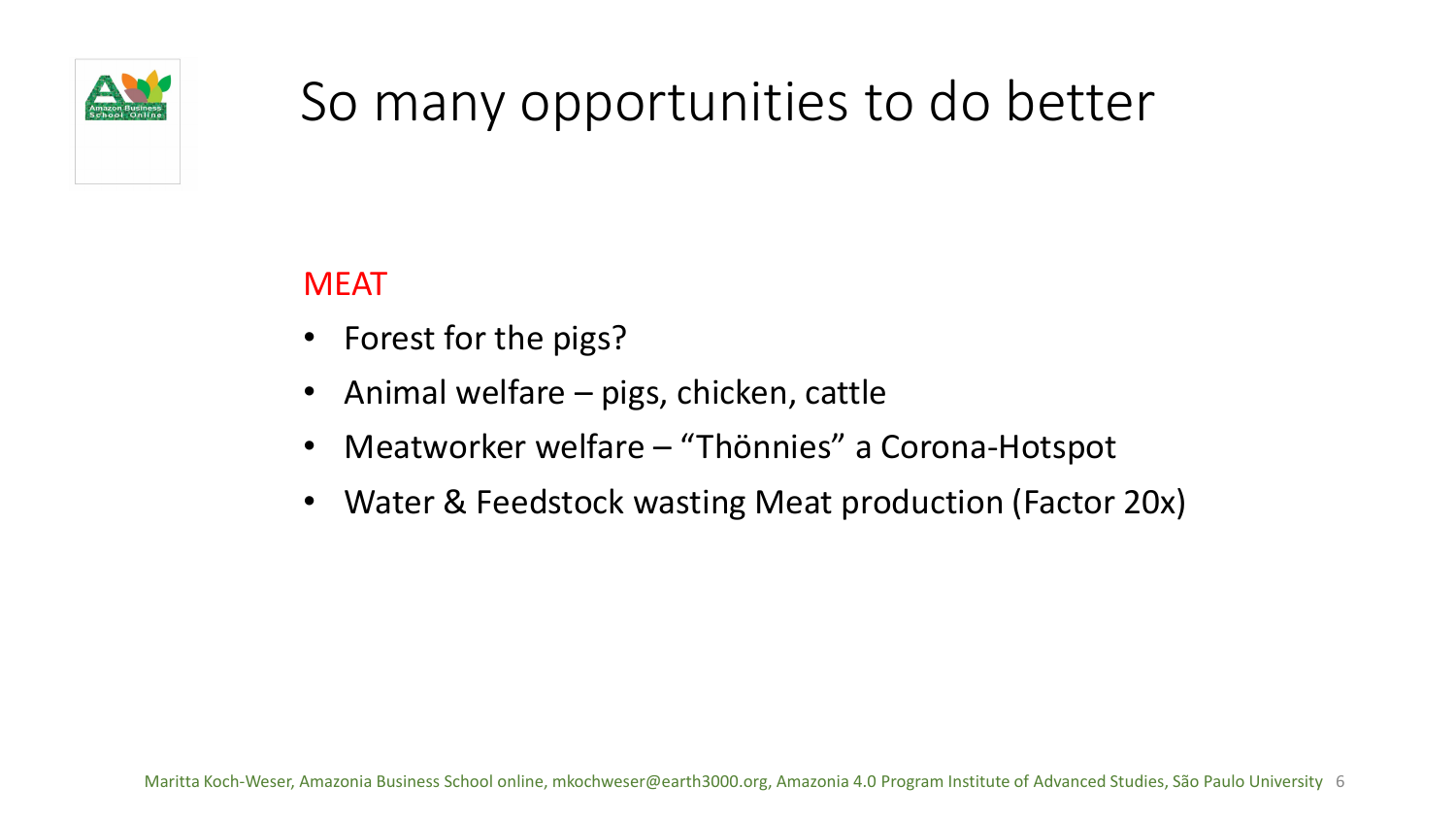

Lasting Damage to Global Commons

#### **Loss of topsoil and soil compactation**

- especially in large scale equipment driven agricultural production
- Zero tillage alternatives deserve incentives

**Energy waste (**global produce & mineral water transportation) **ocean pollution** (non-degradable plastic waste)

**Climate change; CO2 emissions, destruction of Carbon sinks "flying rivers"; drought affected forest systems**

#### **Biodiversity waste:**

Tropical Forest Destruction instead of Research & Development of viable Bio economies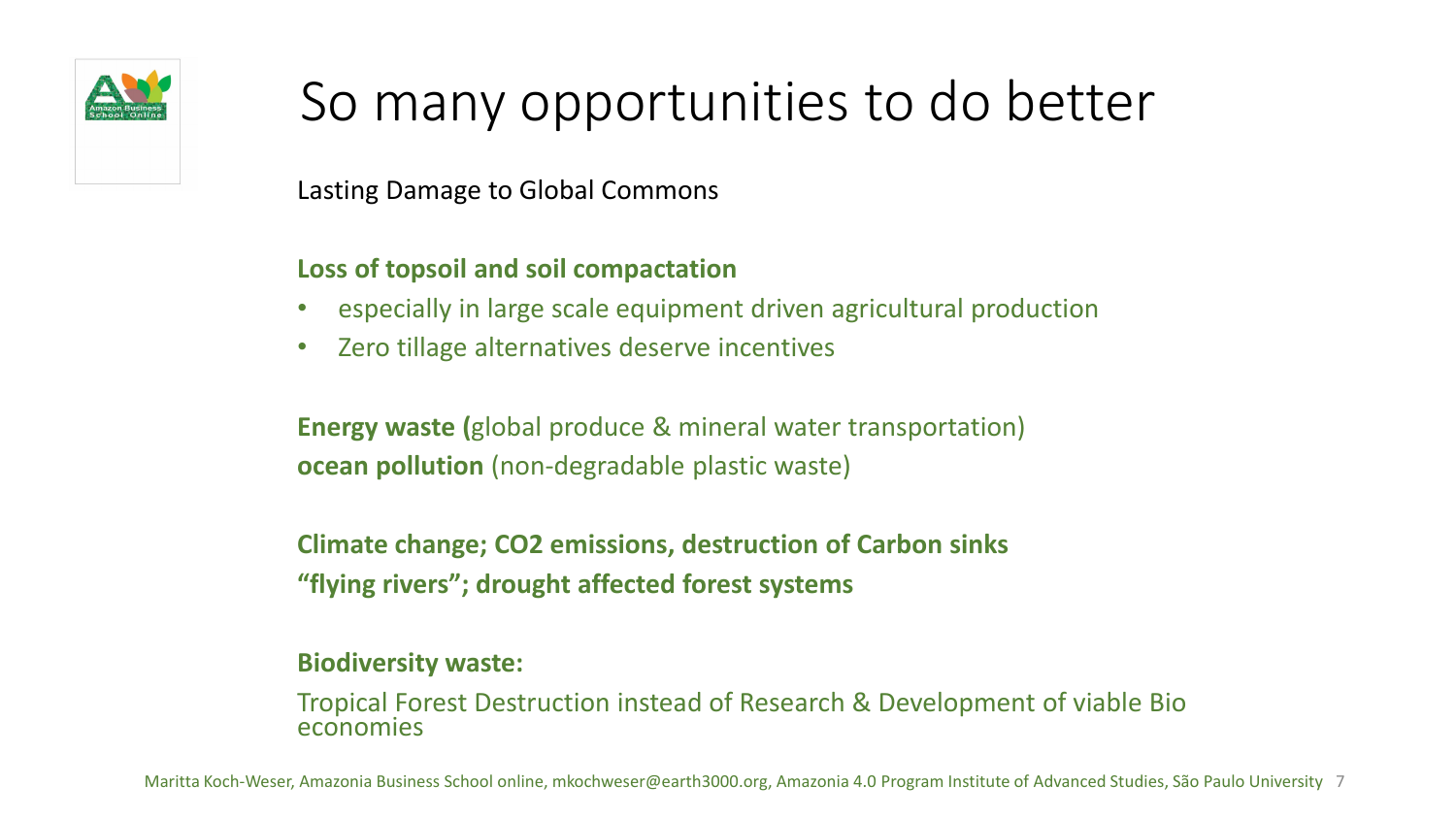

# Consumer Hopes ?

Enable a New &Sustainable "Bioeconomy"

**Teach:** "Nachhaltige Landwirtschaft" Rainforest Social Business School Amazon Business School online

#### **Develop new products:**

Applied Research, Product-, Industry - & Fair Market Development

**Transparency:**

Credible tracking & labelling; Legal Action (e.g. Monsanto/Bayer)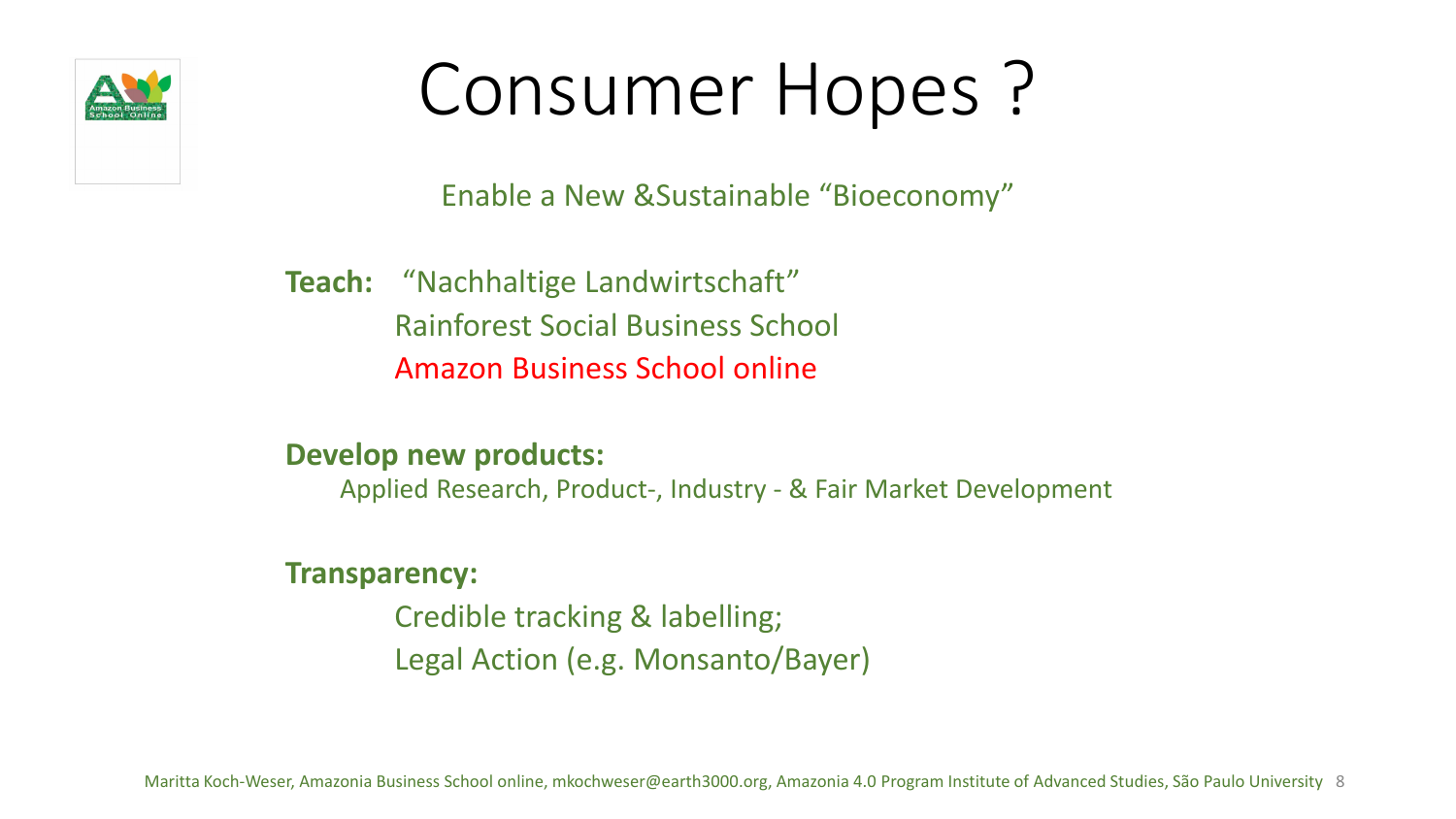

# Consumer Help?

Regional **Farmer Markets** (economy of short distances; currencies "buy local", etc.)

**Bio-Super-Markets**

**Trade Fairs** ("BioFach")

### **Create an informed & level playíng field**

"Green Deal" Policies "Green Rio" type Conferences

#### **"best in class" labelling systems:**

WWF EDEKA, FSC, Marine Stewardship Council, etc.